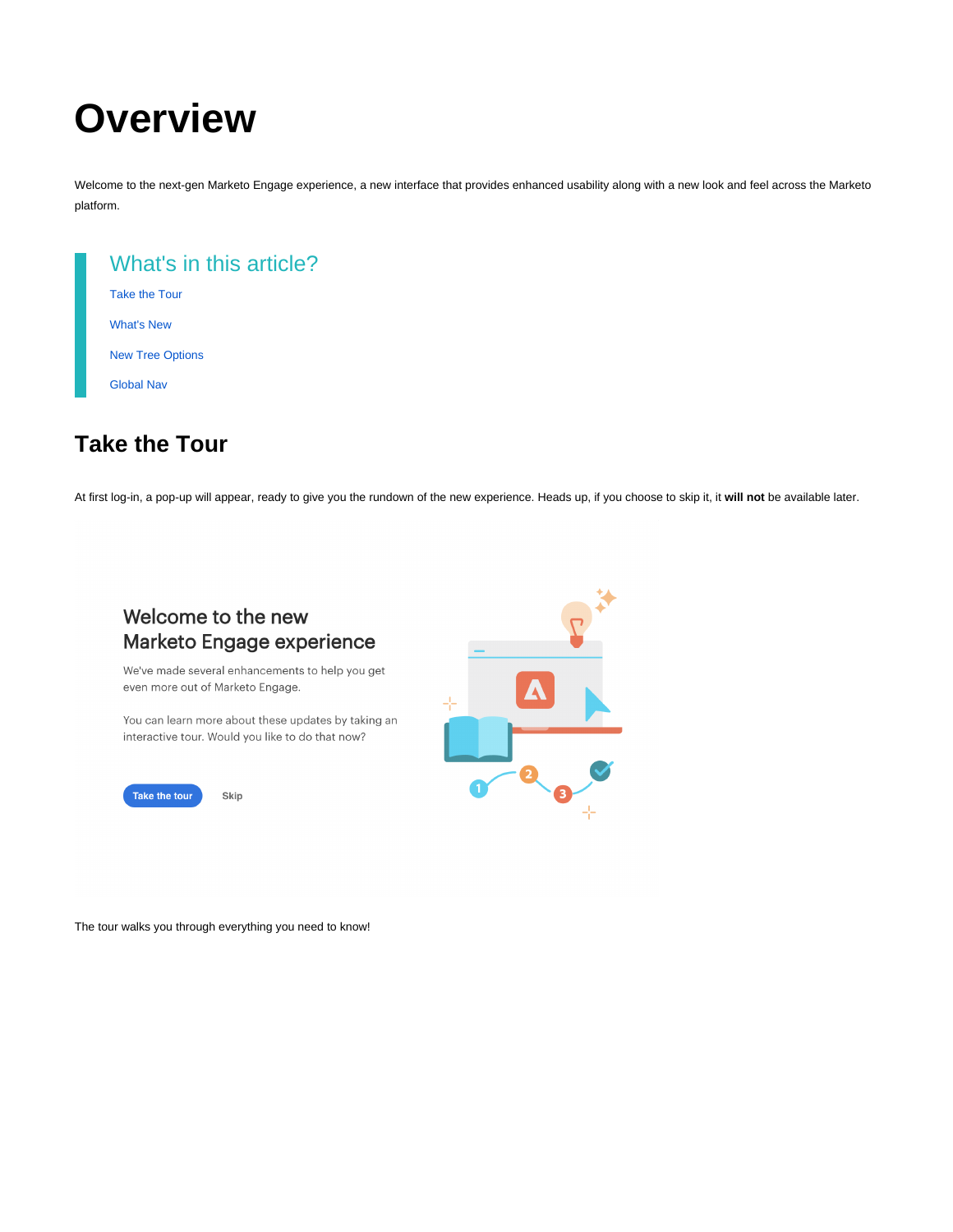

### <span id="page-1-0"></span>**What's New**

There's a lot of new functionality in this next-gen experience, all of which is designed to significantly improve your marketing experience.

#### **Icons**

The new interface features improved and expanded iconography. Learn about them here: [New Icon Glossary](http://docs.marketo.com/x/CgC1Ag).

## **Local Assets**



#### **Tree**

The tree has been upgraded, too. But at this time, dragging and dropping is not available. You can still move assets, however. Learn how: [Moving Assets](http://docs.marketo.com/x/CQG1Ag).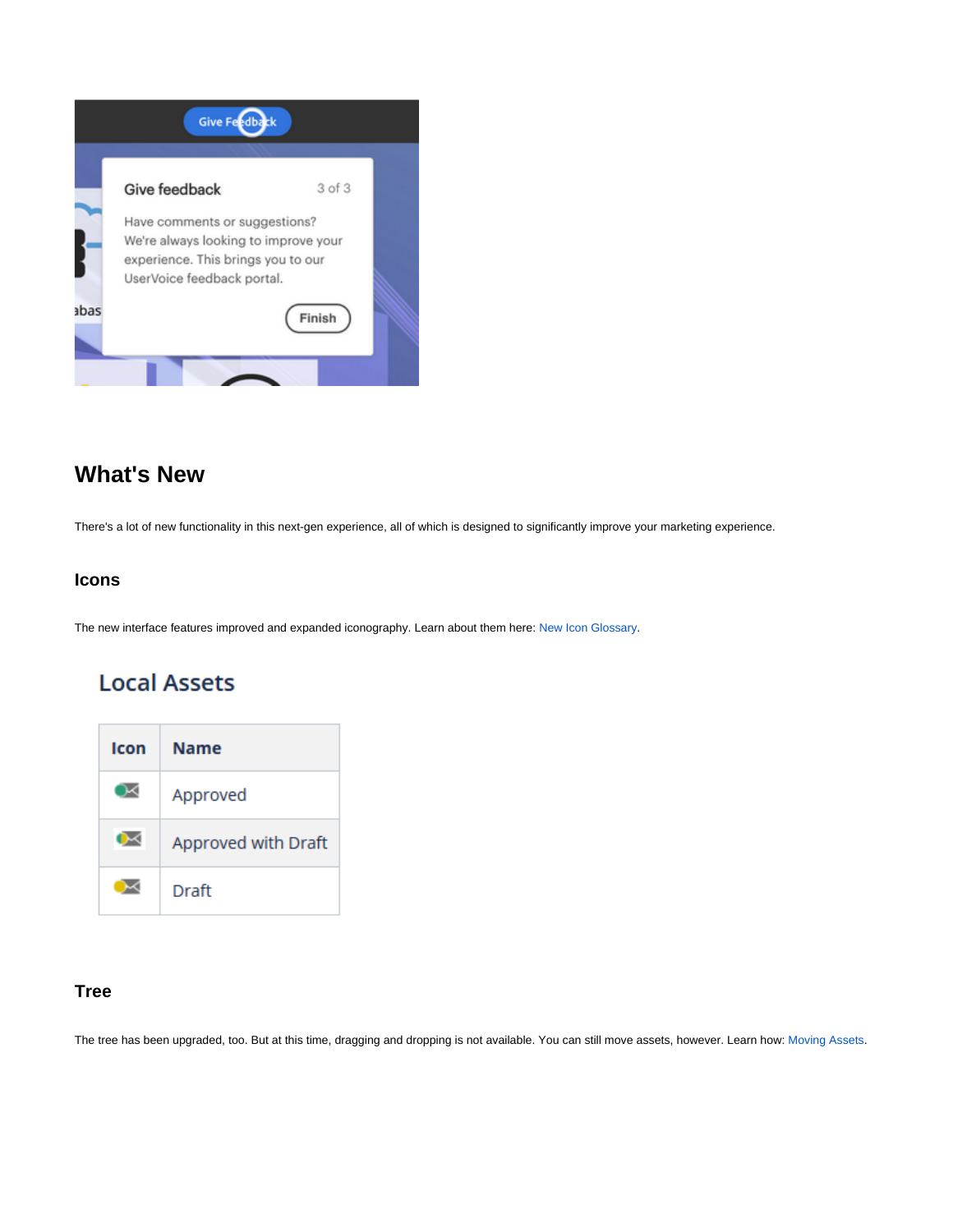

#### **Global Navigation**

Goodbye superball. You now have quick access to all of the main Marketo sections.





## <span id="page-2-0"></span>**New Tree Options**

There are a ton of new tree features available.

**Marketo Classic vs. the New Marketo**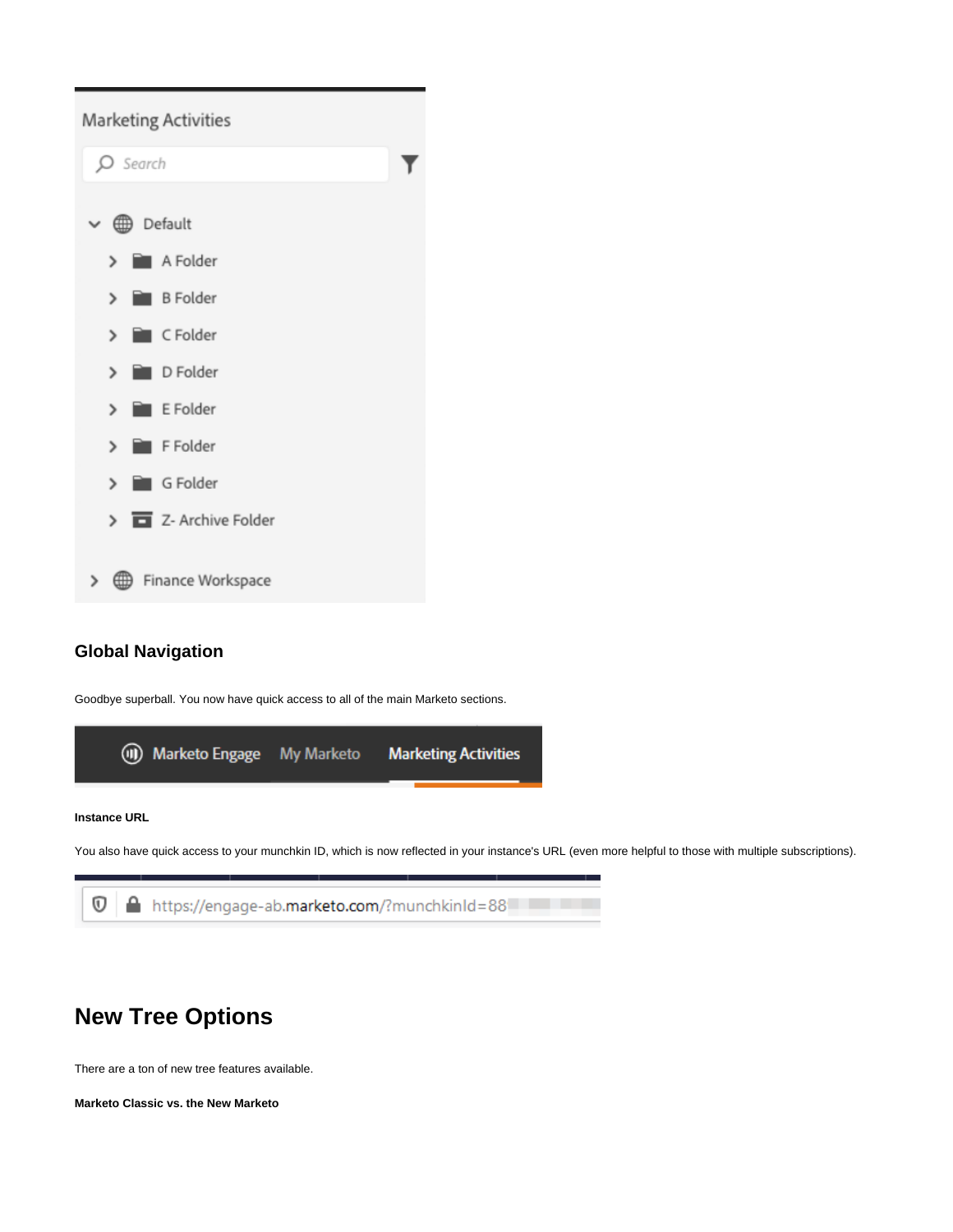| <b>Feature</b>                                                   | <b>Classic</b> | Next-gen UI |
|------------------------------------------------------------------|----------------|-------------|
| Apply multiple filters at the same time                          |                | X           |
| Combined draft and approval tree node                            |                | X           |
| Create local assets in program folders                           |                | X           |
| Double-click to expand/collapse tree nodes                       | X              | X           |
| Drag-and-drop from tree to engagement stream                     | x              |             |
| Drag-and-drop inside the tree                                    | X              |             |
| Filter by asset type and states                                  | partial        | X           |
| Highlight background to show hierarchy in focus state            |                | X           |
| Highlighting keywords during search                              |                | X           |
| Horizontal scroll                                                | X              | X           |
| Hover state of tree nodes                                        | x              | X           |
| Quick collapse entire tree                                       |                | X           |
| Quickly collapse to root node                                    |                | X           |
| Real-time update                                                 |                | X           |
| Resizeable tree                                                  | x              | x           |
| Search in archived folders                                       |                | X           |
| Search string saved when entering global search from tree search |                | x           |
| Show all workspaces in a single tree                             | X              | X           |
| State badge and tooltips                                         |                | X           |
| 'Word starts with' search logic                                  | X              | X           |

## <span id="page-3-0"></span>**Global Nav**

Take a look at the new Global Nav.

|    | (II) Marketo Engage My Marketo Marketing Activities<br>Design Studio Database Analytics Admin<br><b>Give Feedback</b> |  | megacorp C Search (1) History A Notifications: 292 C Help C Keith |  |
|----|-----------------------------------------------------------------------------------------------------------------------|--|-------------------------------------------------------------------|--|
|    |                                                                                                                       |  |                                                                   |  |
|    | No more superball drop-down                                                                                           |  |                                                                   |  |
| 2. | All previous superball items listed out                                                                               |  |                                                                   |  |
| 3. | Use this to provide feedback about your MEUE experience                                                               |  |                                                                   |  |
| 4. | If you have multiple subscriptions, click on your sub name to easily switch to another one                            |  |                                                                   |  |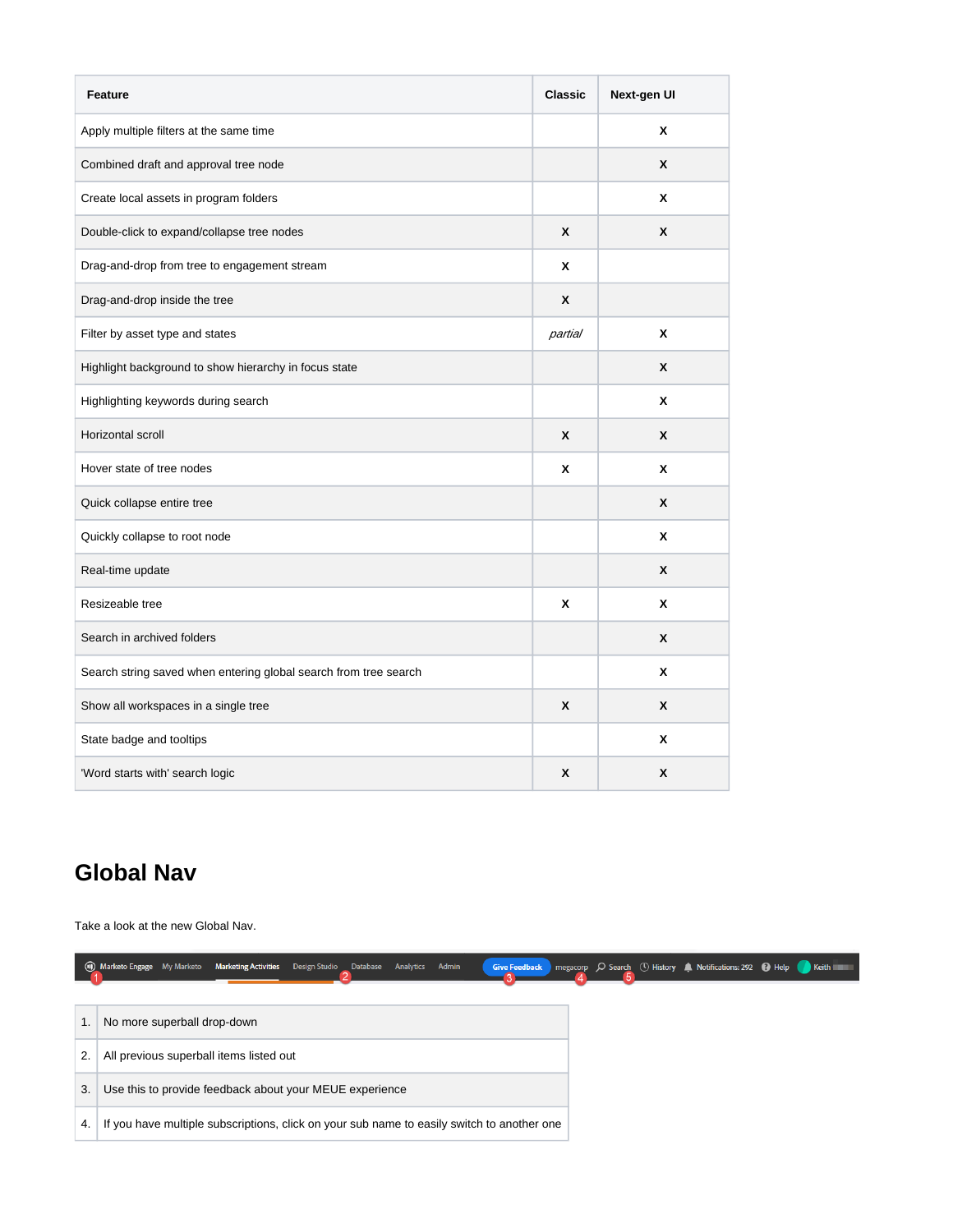### **Note**

Everything that used to live in the superball drop-down is still available as a tile in your My Marketo.

## **Tip**

Using the search in the tree will only yield results from the section you're in (e.g., Marketing Activities). If you'd like to search your entire instance, use the global search.

ON STRAIGHT

Enjoy the new Marketo Engage experience, and be sure to share your feedback!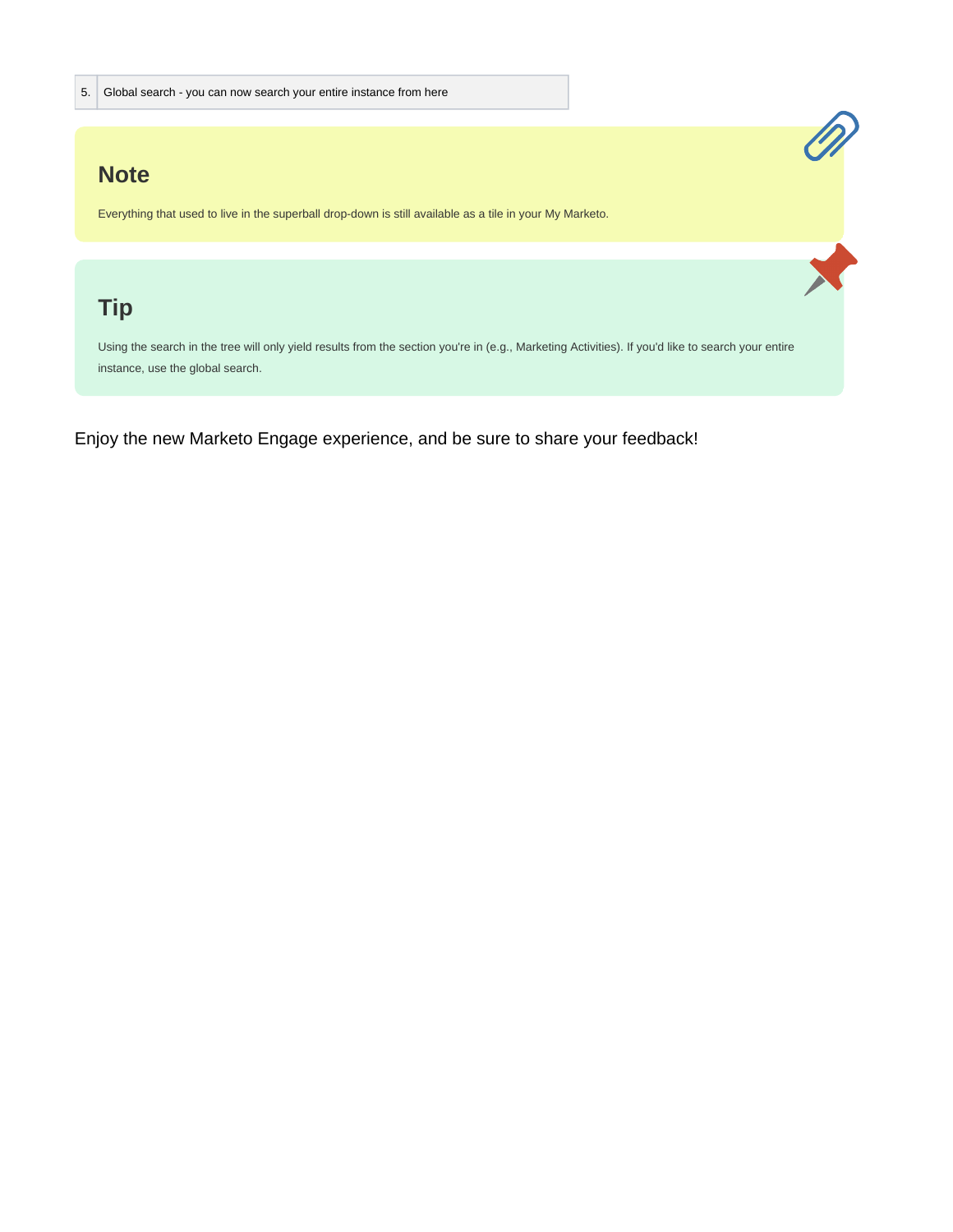# **Moving Assets**



Drag and drop is not currently available, but you can still easily relocate assets.



1. In the tree, locate the asset you want moved. Right-click on it and select **Move**.



2. Choose the destination section.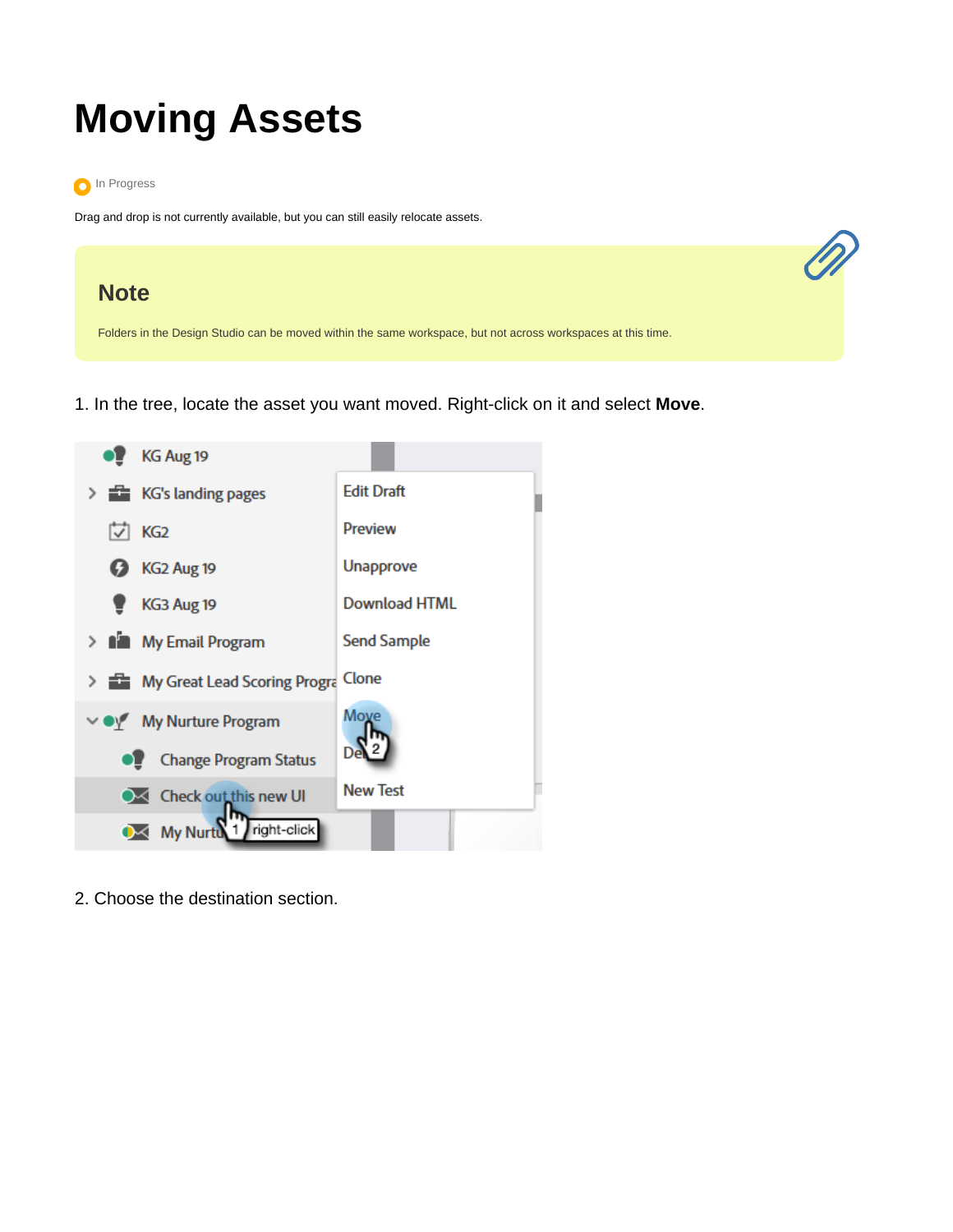**Move Email** 

#### Move: Check out this new UI

#### From: My Nurture Program

Destination



### **Note**

Subsequent options in this modal may change based on the destination you choose.

3. Choose the destination folder.



 $\times$ 

Q

Move: Check out this new UI

From: My Nurture Program

Destination

Design Studio

Folder

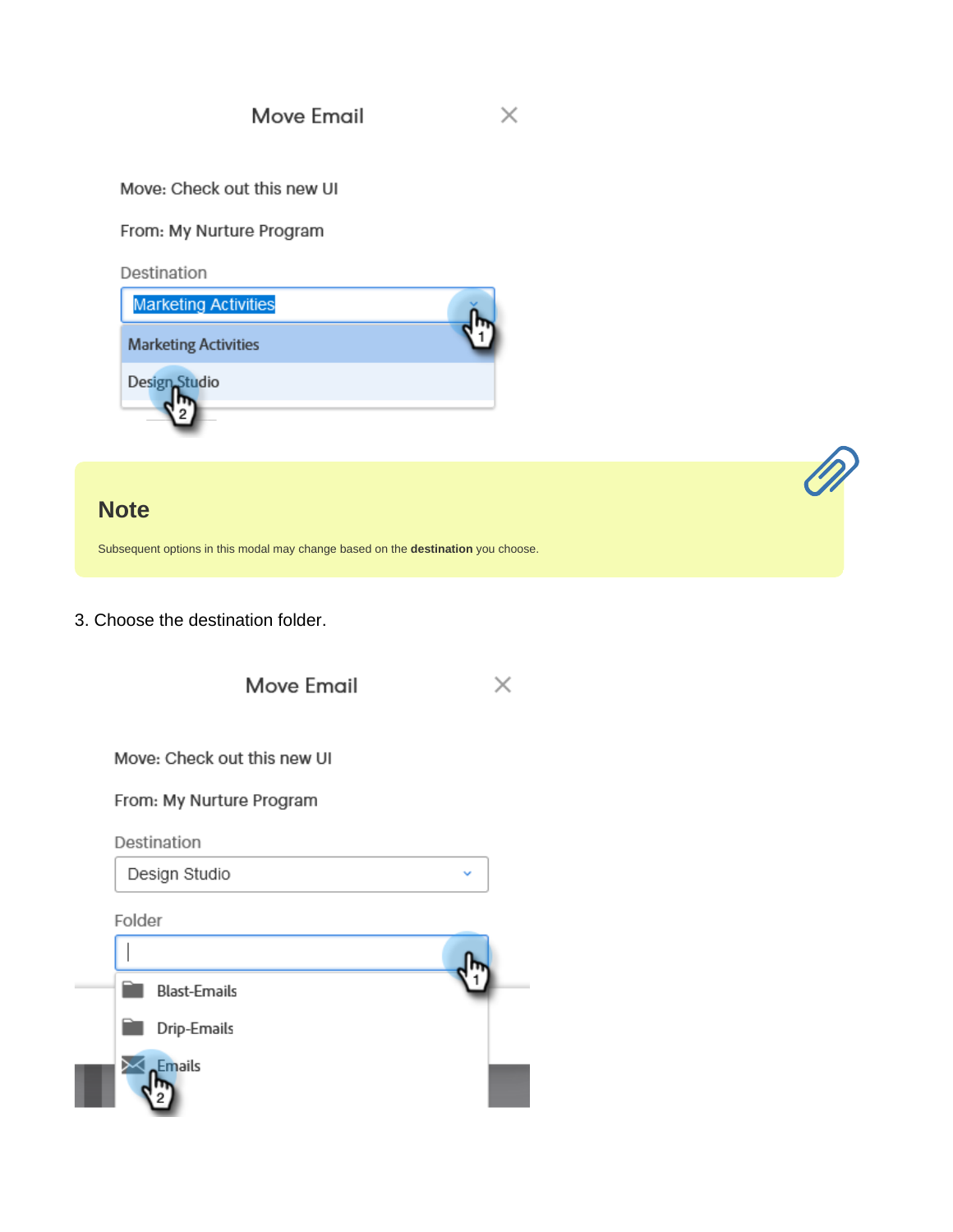|  |  | 4. Click Move. |
|--|--|----------------|
|--|--|----------------|

Move Email  $\times$ 

Move: Check out this new UI

From: My Nurture Program

Destination

Design Studio

Folder

 $\mathbin{\times}$  Emails

Cancel



Ĝ.

Simple as that!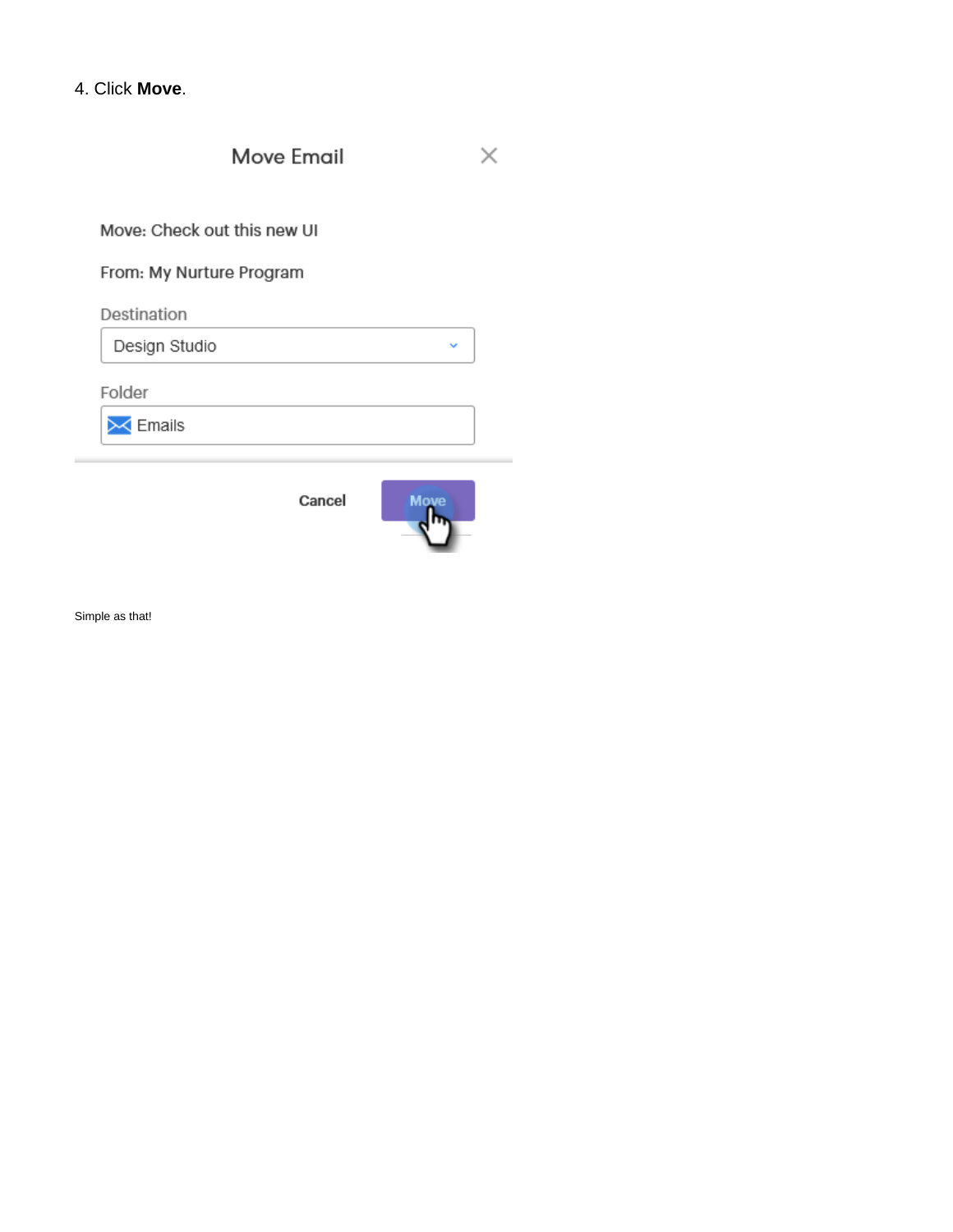# **New Icon Glossary**



Below are all the new icons for the new Marketo Engage interface.

| What's in this article?           |
|-----------------------------------|
| <b>General Icons</b>              |
| <b>Batch Campaigns</b>            |
| <b>Trigger Campaigns</b>          |
| <b>Email Programs</b>             |
| <b>Engagement Programs</b>        |
| <b>Local Assets</b>               |
| <b>Assets with Special States</b> |
|                                   |

# <span id="page-8-0"></span>**General Icons**

| Icon                         | <b>Name</b>               |
|------------------------------|---------------------------|
| ᇹ                            | Archive                   |
| ŧ                            | <b>Batch Campaign</b>     |
| û                            | Default Program           |
| Χ                            | Email                     |
| ı'n                          | Email Program             |
| $\Box$                       | <b>Email/LP Templates</b> |
| Y                            | <b>Engagement Program</b> |
| $\overleftrightarrow{\cdot}$ | <b>Event Program</b>      |
| r.                           | Folder                    |
| Ìß                           | <b>Folder Locked</b>      |
| r.                           | <b>Folder Shared</b>      |
|                              | Form                      |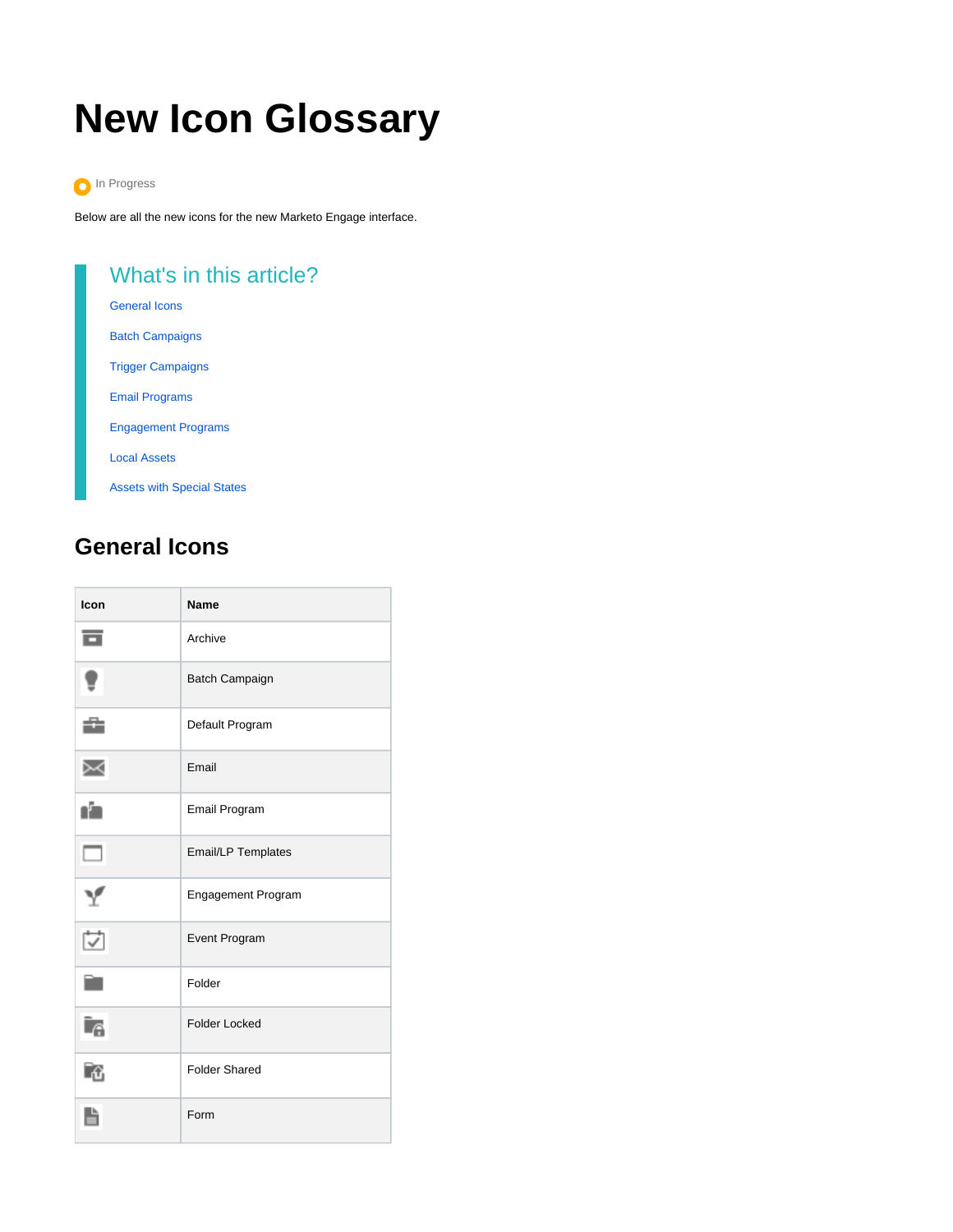| 區                             | Images and Files         |
|-------------------------------|--------------------------|
| $\mathbf{e}$                  | In-app Messages          |
| $\bullet$                     | In-app Program           |
| $\frac{m}{\pi \, \mathrm{m}}$ | Landing Page             |
| $\Box$                        | Landing Page Templates   |
| ⋿                             | List                     |
| ÷                             | Model                    |
| 妇                             | Poll                     |
| 5                             | <b>Push Notification</b> |
| Ģ                             | <b>Referral Offer</b>    |
| 끰                             | Report                   |
| $\alpha$                      | Search                   |
| ⋐                             | Segments                 |
| Ę                             | <b>Smart List</b>        |
| \$                            | Snippets                 |
| 凸                             | <b>Social Button</b>     |
| 읐                             | Sweepstakes              |
| $\overline{\mathbb{A}}$       | <b>Test Group</b>        |
| 뜵                             | <b>Tree Filter</b>       |
| 0                             | Trigger Campaign         |
| ⊕                             | Workspace                |
| o                             | YouTube Video            |

# <span id="page-9-0"></span>**Batch Campaigns**

**Icon Name**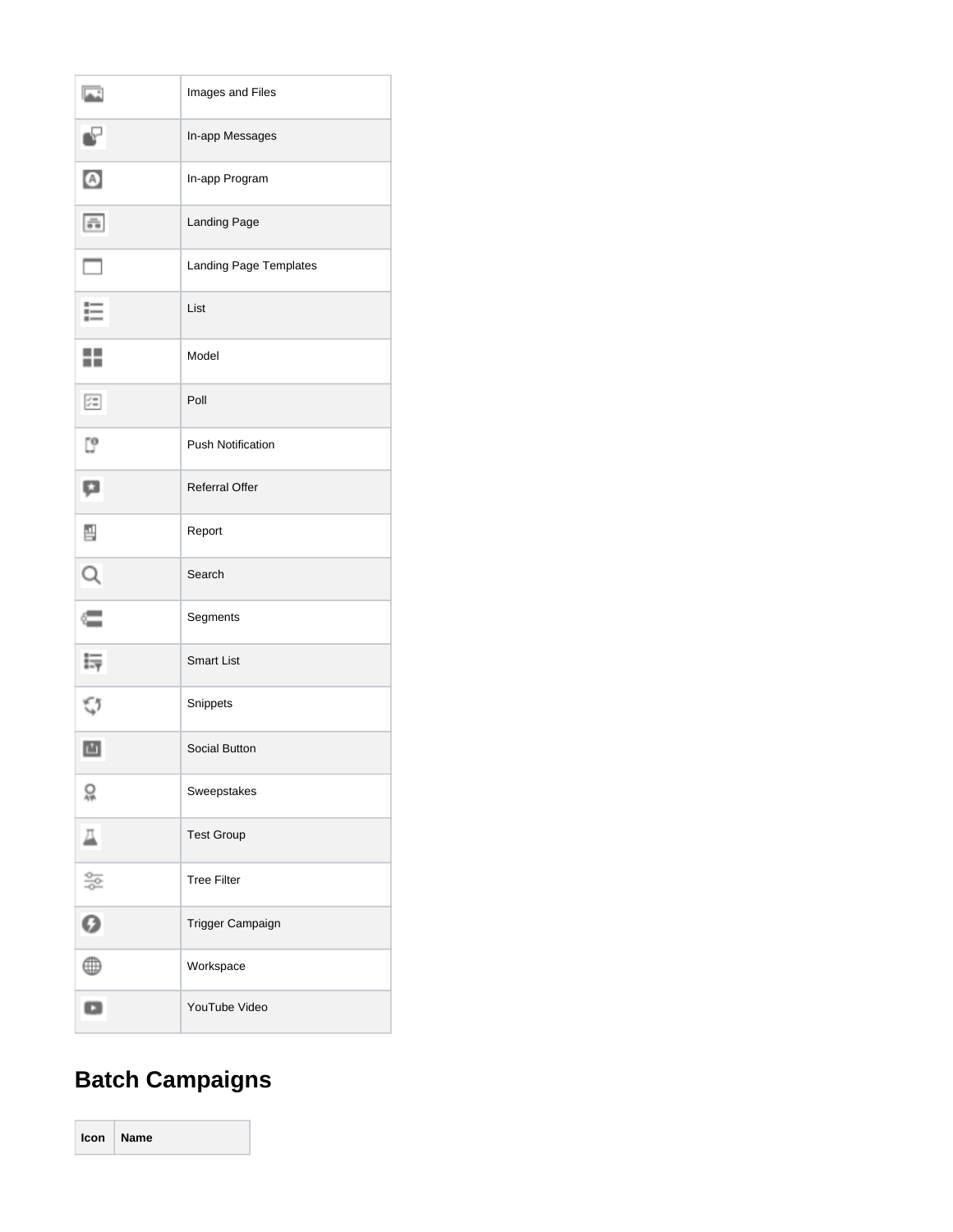

# <span id="page-10-0"></span>**Trigger Campaigns**



# <span id="page-10-1"></span>**Email Programs**



# <span id="page-10-2"></span>**Engagement Programs**

<span id="page-10-3"></span>